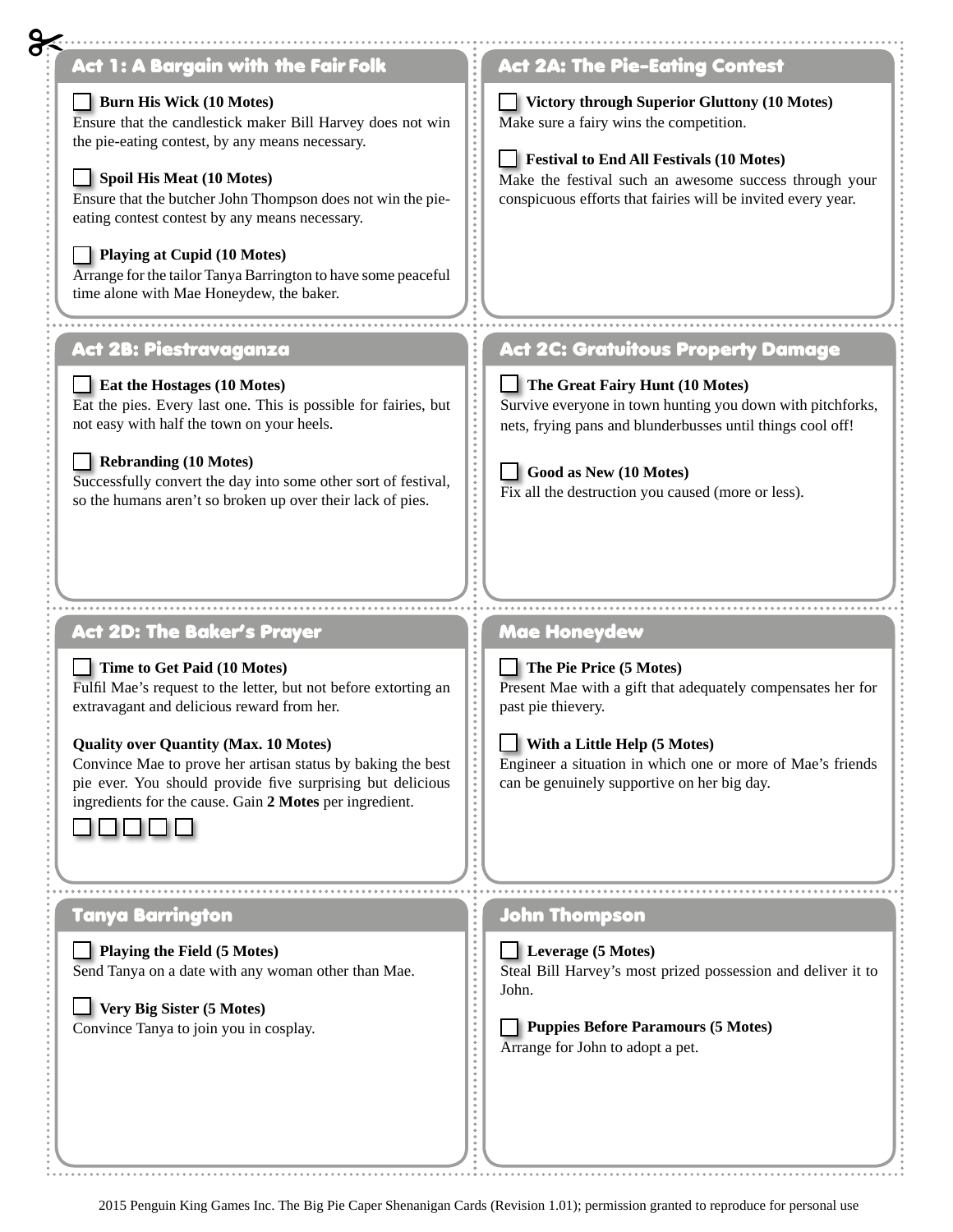| <b>Bill Harvey</b>                                                                                                                                                                                                                                                                                                                            | <b>Smithee Smith VI</b>                                                                                                                                                                                                                                                           |
|-----------------------------------------------------------------------------------------------------------------------------------------------------------------------------------------------------------------------------------------------------------------------------------------------------------------------------------------------|-----------------------------------------------------------------------------------------------------------------------------------------------------------------------------------------------------------------------------------------------------------------------------------|
| <b>Enabler (5 Motes)</b><br>Deliver Bill a copy of the key to John's house.<br><b>Guilty Conscience (5 Motes)</b><br>Trick Bill into thinking he's under investigation by the<br>Imperial Tax Service.                                                                                                                                        | Doomed to Repeat It (5 Motes)<br>Find evidence of VI's own rebellious phase and present it to<br>VII.<br><br><b>Traditional Fairy Values (5 Motes)</b><br>Fabricate a ridiculous "tradition" and convince VI that he's<br>been shamefully neglecting it.                          |
| <b>Allison Carter</b>                                                                                                                                                                                                                                                                                                                         | <b>Rose Carter</b>                                                                                                                                                                                                                                                                |
| <b>Mandate of the Fields (Max. 5 Motes)</b><br>Convey fabricated "suggestions" from Allison to Rose, Jack<br>and the Mayor. Gain 1 Mote per order. Bonus: Actually<br>getting someone to follow through counts as an extra minor<br>(2 Mote) Shenanigan.<br>$\vert$ +2 (bonus)<br><b>Get Carter (15 Motes)</b><br>Successfully prank Allison. | Kissing Hands and Shaking Babies (5 Motes)<br><br>Create a high-profile disaster for Rose to take the lead in<br>fixing.<br>Non-core Promise (5 Motes)<br>Extort some ridiculous Fae Oath from Rose, to be fulfilled<br>after her inevitable rise to power.                       |
| <b>Smithee Smith VII</b>                                                                                                                                                                                                                                                                                                                      | <b>Mayor Wallace Vanderberg</b>                                                                                                                                                                                                                                                   |
| <b>Refusal of the Call (5 Motes)</b><br>Demonstrate conclusively to Smithee Smith VI that his son is<br>the unluckiest and/or worst smith ever.<br><b>Scapegoatee (5 Motes)</b><br>Get that ridiculous excuse for a beard off of VII's face.                                                                                                  | $\Box$ Uncaging the Dragon (5 Motes)<br><br>Give the Mayor the courage to use his authority to "volunteer"<br>Rose for the Imperial Army.<br><b>Work/Life Balance (5 Motes)</b><br>Fake a successful love life for Mae, or even just a hobby, to<br>put her uncle's mind at rest. |
| <b>Jack Pratt</b>                                                                                                                                                                                                                                                                                                                             | <b>Village Square</b>                                                                                                                                                                                                                                                             |
| <b>What Is His Damage? (5 Motes)</b><br>Pry the secret of why Jack hates fairies so much from his<br>husband Guilherme, the inventor. Then make up a better<br>story and pretend that's true instead.<br><b>Decisive Action (5 Motes)</b><br>Have at least one pie competition contestant arrested and<br>locked up by Jack.                  | <br>  Historical Revisionism (5 Motes)<br>Turn Miranda Clegg into a fairy.<br>---------<br><b>Pointless Competitiveness (5 Motes)</b><br>Hold an impromptu no-holds-barred race around the outside<br>of the square. Go! Special: The winner gains $3 \, \Omega$ .                |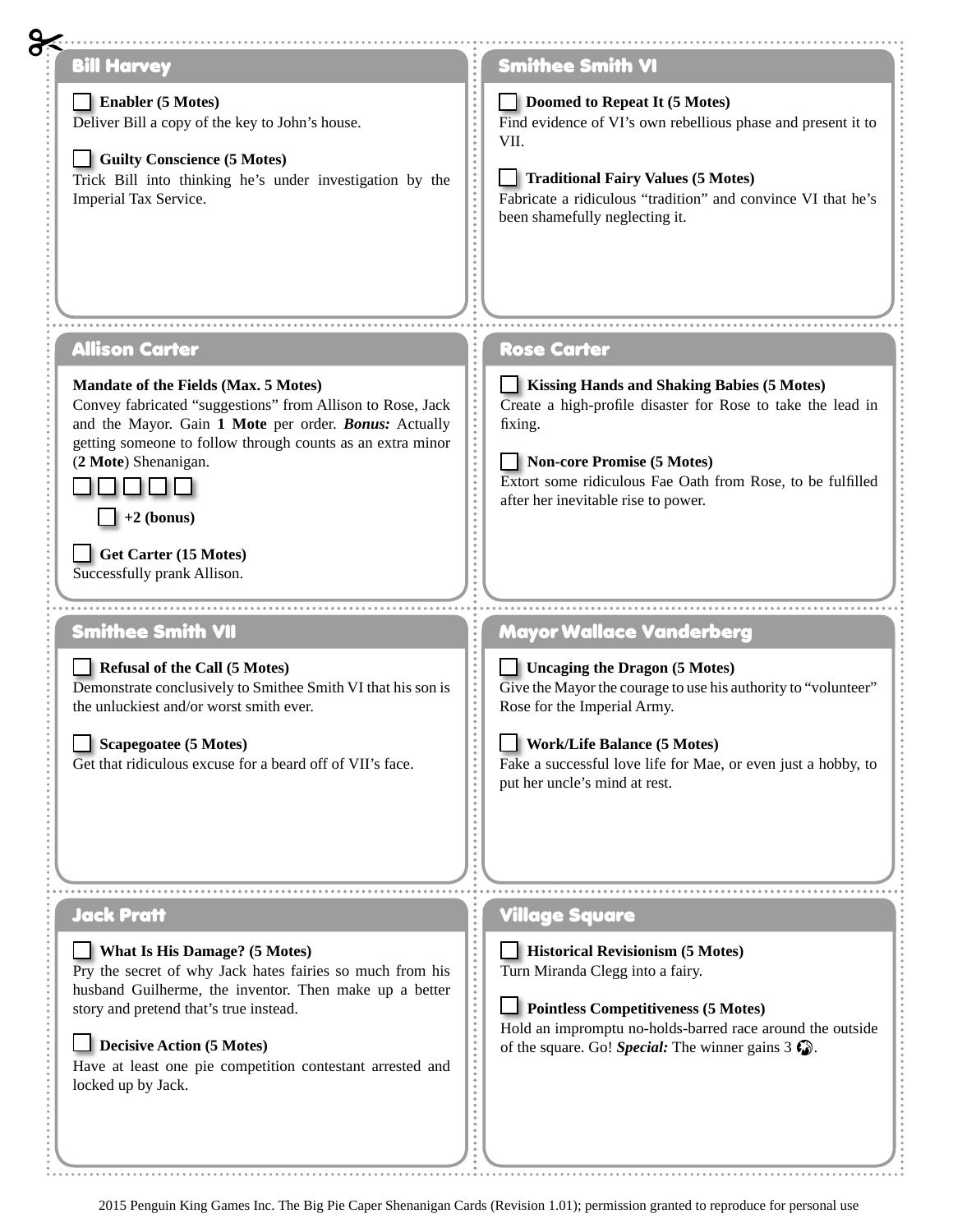| <b>Honeydew Bakery</b>                                                                                                                                                                                                                                                                                                                                                                                       | <b>The Smithy</b>                                                                                                                                                                                                                                                                                                                                                                                                                                            |
|--------------------------------------------------------------------------------------------------------------------------------------------------------------------------------------------------------------------------------------------------------------------------------------------------------------------------------------------------------------------------------------------------------------|--------------------------------------------------------------------------------------------------------------------------------------------------------------------------------------------------------------------------------------------------------------------------------------------------------------------------------------------------------------------------------------------------------------------------------------------------------------|
| $\blacksquare$ Pie-a-pult 2.0 (5 Motes)<br>Using only materials obtained on-site, hit someone in the<br>Village Square with a pie fired from the bakery.<br>Overtime Considered Harmful (5 Motes)<br>Convince an overtired apprentice to do something deeply<br>stupid and hilarious.                                                                                                                        | Hot Iron (5 Motes)<br>Take over the Smithy and successfully give one customer a<br>magical blacksmithing experience.<br><b>Surprisingly Sensible Precaution (5 Motes)</b><br>Contanimate the forge so that it cannot be used to produce<br>Cold Iron.                                                                                                                                                                                                        |
| <b>Town Hall</b>                                                                                                                                                                                                                                                                                                                                                                                             | <b>Town Hall (Hidden Room)</b>                                                                                                                                                                                                                                                                                                                                                                                                                               |
| Pixie's Perfect Math Class (5 Motes)<br>Prove $2+2=9$ on the blackboard.                                                                                                                                                                                                                                                                                                                                     | Wrath of the Pie-tans (Max. 5 Motes)<br>Convince the tree that you'll protect the village in order to<br>gain its blessing. The blessing increases you to giant size for<br>five minutes or posts once you leave the building; you inflict<br>+2 $\bullet$ in scuffles, suffer -2 $\bullet$ from physical threats, and<br>gain +2 edge on contests of strength. Gain 1 Mote per act of<br>mayhem completed that would normally be impossible for<br>fairies. |
|                                                                                                                                                                                                                                                                                                                                                                                                              |                                                                                                                                                                                                                                                                                                                                                                                                                                                              |
| The Rose Gables Inn<br>$\Box$ Help Reluctantly Accepted (2 Motes)<br>Help the Shirazis serve their guests. Bonus: +3 Motes for<br>doing so in a way that's impressive, horrifying or both.<br>$+3$ (bonus)<br><b>Merry Mixologist (Max. 5 Motes)</b><br>Invent crowd-pleasing drinks from the Shirazis' stock of<br>boutique spirits and random gourmet ingredients. Gain 1<br>Mote per human that likes it. | <b>Chapel</b><br>Pareidolia (5 Motes)<br>Succesfully prank the Village Priest with a staged "divine<br>manifestation".<br><b>Vestments of Faith (5 Motes)</b><br>Loot a sweet clerical get-up from the Chapel. Bonus: One<br>fairy may trade one of her Costumes for the Holy Robes, if<br>they are available.                                                                                                                                               |
| .                                                                                                                                                                                                                                                                                                                                                                                                            |                                                                                                                                                                                                                                                                                                                                                                                                                                                              |
| <b>Alchemist Atelier</b>                                                                                                                                                                                                                                                                                                                                                                                     | <b>Jack Pratts House / Inventors Lab</b>                                                                                                                                                                                                                                                                                                                                                                                                                     |
| Festival Means Fireworks! (5 Motes)                                                                                                                                                                                                                                                                                                                                                                          | <b>Should Have Invented Security (5 Motes)</b><br>"Liberate" an awesome invention from the lab.                                                                                                                                                                                                                                                                                                                                                              |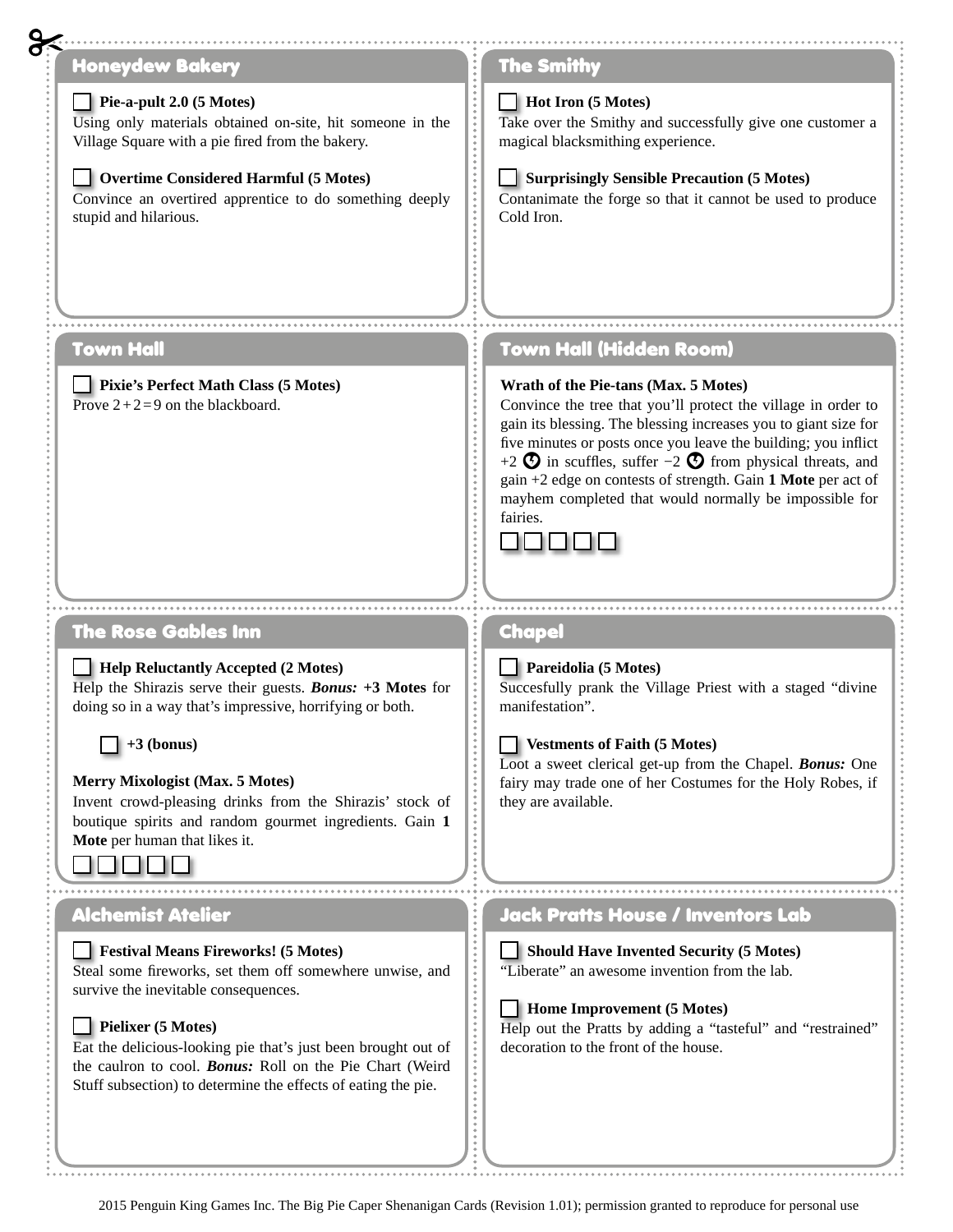## Village Green The Old Oak Tree **Tragedy of the Commons (5 Motes) Something to Tell the Grandkids (5 Motes)** Organise an impromptu public picnic. Everyone's invited! Prank young Yeva Kovac and Levant Cevahir as they come to celebrate their new love under the tree. **Grand National (5 Motes)** Spook the horses into a "race" around the village. *Special:*  **Crack Pairing (Max. 5 Motes)** Waste time carving embarrassing pairings for each other into Each fairy may choose a different horse and bet on the outcome (winner take all). Cheating is encouraged. the tree. Gain **1 Mote** per pairing. 00000 The Water Mill The Haunted House **Miller's Toll (5 Motes) Beat the Home Team (5 Motes)** Steal exactly ten percent of the flour in the mill and do Surpass Miriam in spooking passers-by. something irresponsible with it. **Cliché Romance Ending (5 Motes) All the Fun of the Fair (5 Motes)** Find a brave and open-hearted villager to befriend Miriam. All fairies successfully ride the wheel for a full circuit. Abandoned Garrison Dungeon Entrance **In Accordance with Prophecy (5 Motes) Annexation (5 Motes)** Fabricate a sufficiently spectacular fairy flag and run it up the Fake a convincing monster emerging to terrorise the village. garrison flagpole to claim the village. **Recursion (5 Motes) Little Sisters' Army (5 Motes)** Stage a thrilling adventure for a brave band of village children Use the faded paperwork at the garrison to recruit a militia of in the dungeon's first room. at least three Big Folk. *Bonus:* Your militia will complete one mission before tiring of the game. Counts as two successful rolls toward an appropriate Shenanigan.Prototype Clothing Factory Wedding Grove **Mass Production (5 Motes) Mercy Mission (5 Motes)** Recalibrate the machine to make fairy-size clothing. *Bonus:*  Stage a distraction allowing the guests to retreat to the Choose one Costume currently in the fairies' possession. All festival. fairies gain the "New Spring Range" Temporary Quirk, and while it remains are considered to be wearing that Costume. A **By the Power Invested in Someone Else (5 Motes)** fairy who Stresses Out loses the Quirk rather than discarding Steal the celebrant's paperwork and marry a pair of Big Folk a Costume. (willing or otherwise). **The March of Progress (5 Motes)** Make a functioning robot out of the factory's machinery.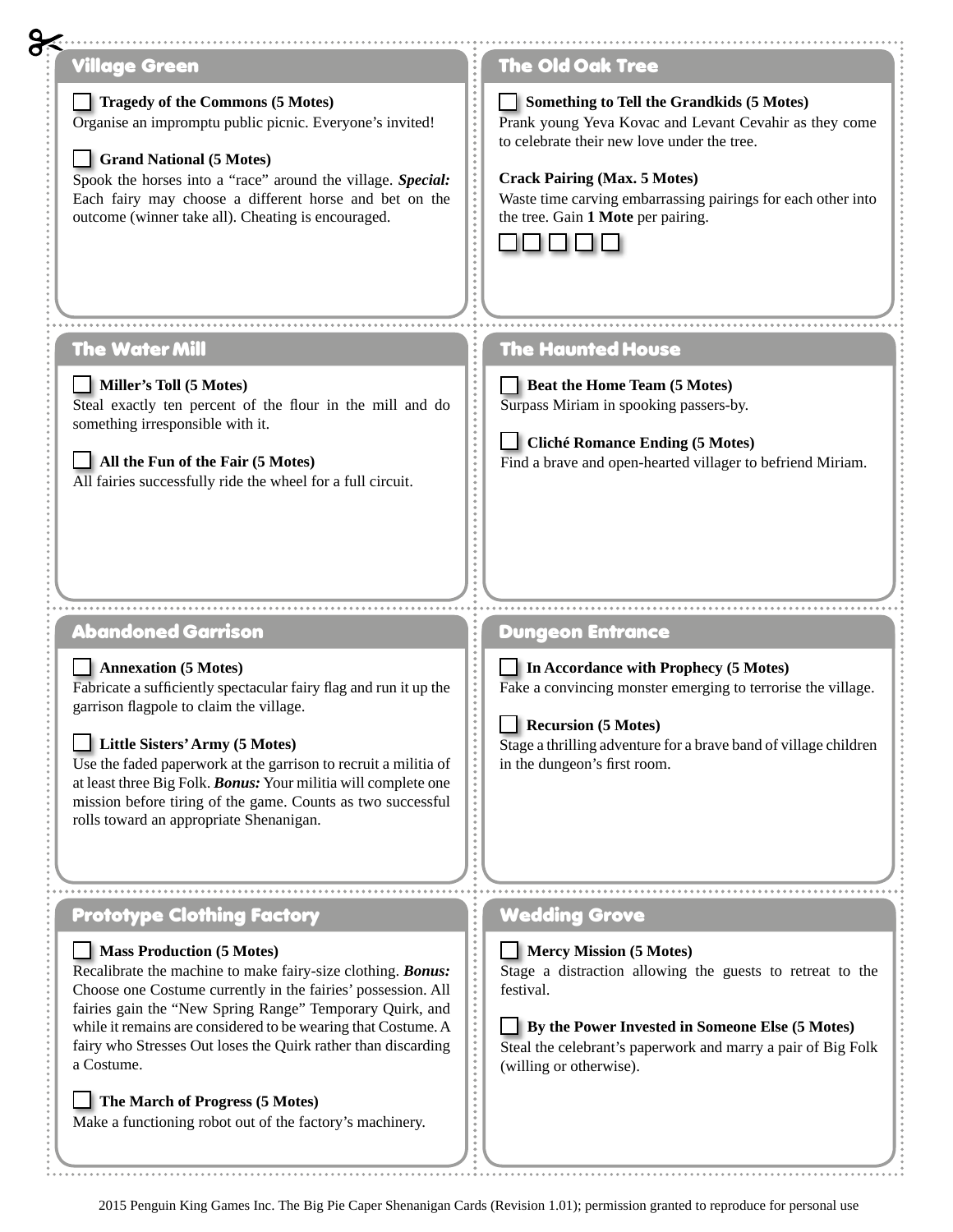| <b>Mannerly Manor</b>                                                                                                                                                                                                                                                                                                                                                                                        | <b>The Terrible Twins</b>                                                                                                                                                                                                                                                                                                                  |
|--------------------------------------------------------------------------------------------------------------------------------------------------------------------------------------------------------------------------------------------------------------------------------------------------------------------------------------------------------------------------------------------------------------|--------------------------------------------------------------------------------------------------------------------------------------------------------------------------------------------------------------------------------------------------------------------------------------------------------------------------------------------|
| <b>Mannerly Mnemonics (Max. 5 Motes)</b><br>Keeping track of the five Mannerly daughters is difficult<br>for a fairy. Fabricate a more easily remembered name and<br>personality for each. Gain 1 Mote per daughter.<br><b>Bring the Party to Them (5 Motes)</b><br>Extend the Pie Festival onto the Mannerly Estate by holding<br>an impromptu ball and drawing in as many of the villagers<br>as possible. | <b>Over Eighteen, Probably (5 Motes)</b><br>Get whisky for the twins, despite their parents having<br>anticipated this scheme. Bonus: They give you the stuff in<br>their pockets. Sweet!<br>Playing Favourites (5 Motes)<br>Convince one twin that the other has betrayed them to their<br>parents.                                       |
| <b>The Terrible Twins (G-Rated Version)</b>                                                                                                                                                                                                                                                                                                                                                                  | <b>Unethical Grandparents</b>                                                                                                                                                                                                                                                                                                              |
| This Will be Such a Mess (5 Motes)<br>Get a blueberry pie for the twins, despite their parents having<br>anticipated this scheme. Bonus: They give you the stuff in<br>their pockets. Sweet!                                                                                                                                                                                                                 | <b>Isn't This a Bit Much, Even for Us? (5 Motes)</b><br>Terrify an innocent young boy in front of his grandparents.<br>Natural Justice (5 Motes)<br>Give the senior Harveys their just deserts for such a wicked                                                                                                                           |
| Playing Favourites (5 Motes)<br>Convince one twin that the other has betrayed them to their<br>parents.                                                                                                                                                                                                                                                                                                      | request (regardless of whether you agreed to it).                                                                                                                                                                                                                                                                                          |
| Tanuki Tart Consortium Rep                                                                                                                                                                                                                                                                                                                                                                                   | <b>Teenage Witch in Trouble</b>                                                                                                                                                                                                                                                                                                            |
| <b>Astroturfing (Max. 5 Motes)</b><br>Convince humans to try a tart in place of a pie. Gain 1 Mote<br>per tart-eater.<br>0000<br><b>Tanuki Leaf</b><br>Successfully filch the Tanuki's shapechanging leaf. Bonus:<br>One fairy draws an additional Costume.                                                                                                                                                  | $\Box$ All's Well That Ends Well (5 Motes)<br>Make the poltergeists someone else's problem.<br>Looks Familiar (5 Motes)<br>Trade a promise of allegiance to the Witch in return for a<br>magical secret. <b>Bonus:</b> One fairy gains $2 \bigotimes$ and must<br>exchange one of her Costumes for the Witch's Hat, if it is<br>available. |
| <b>Feisty Farmers</b>                                                                                                                                                                                                                                                                                                                                                                                        | <b>Feisty Farmers (G-Rated Version)</b>                                                                                                                                                                                                                                                                                                    |
|                                                                                                                                                                                                                                                                                                                                                                                                              | The Dentist Wouldn't Approve (5 Motes)                                                                                                                                                                                                                                                                                                     |
| <b>Social Drinkers (5 Motes)</b><br>What the hell, drink the cider. <b>Bonus:</b> All fairies gain $1 \bigcirc$<br>and the Temporary Quirk "Drunk".                                                                                                                                                                                                                                                          | What the heck, drink the cider. Bonus: All fairies gain 1 $\mathbb{C}$<br>and the Temporary Quirk "Sugar Buzzed".                                                                                                                                                                                                                          |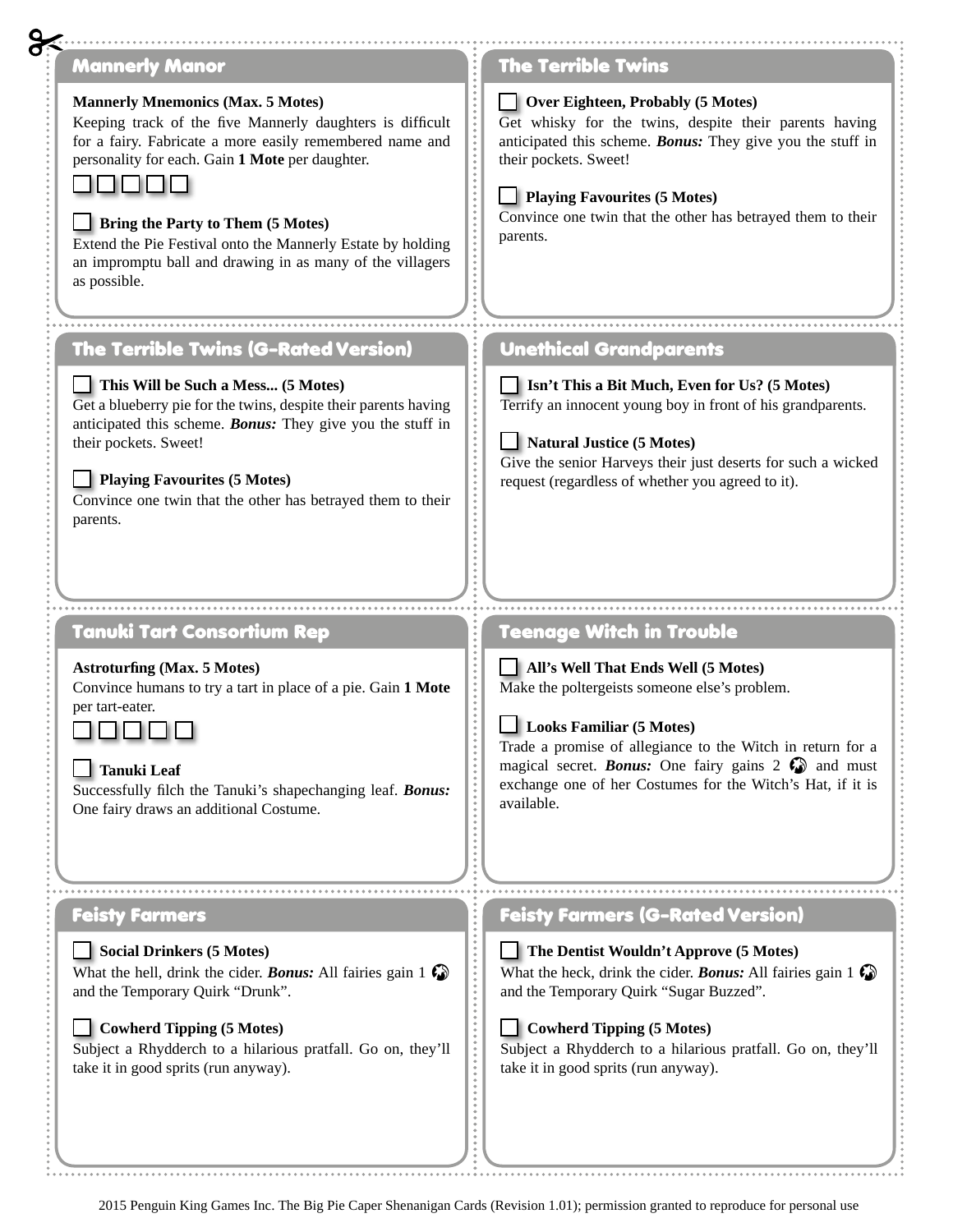| <b>The One Good Gnome</b>                                                                                                                                                                                                                                   | <b>Mistress of Cakes</b>                                                                                                                                                                                                                              |
|-------------------------------------------------------------------------------------------------------------------------------------------------------------------------------------------------------------------------------------------------------------|-------------------------------------------------------------------------------------------------------------------------------------------------------------------------------------------------------------------------------------------------------|
| The Oathbreaker Redeemed (5 Motes)<br>Make the Mayor's garden magical. Who knows why this is<br>such a big deal?<br>Special Snowflake (5 Motes)<br>Obtain a serviceable trenchcoat for the gnome to brood in.                                               | <b>Cold Iron Chef (5 Motes)</b><br>Defeat the Arch-pâtissière in a cooking battle.<br>Michelin Peace Price (5 Motes)<br>Bring Mae and the Arch-pâtissière together as friends.                                                                        |
| <b>The Prince</b>                                                                                                                                                                                                                                           | <b>Poorly Disguised Spider</b>                                                                                                                                                                                                                        |
| Half the Battle (5 Motes)<br>Teach the Prince a valuable life lesson in place of the sword<br>training she clearly won't be getting.<br>Safer to be Feared than Loved (5 Motes)<br>Help the Prince escape her fangirls, or lure her into their<br>clutches. | Let's See if They'll Notice (10 Motes)<br>Enter the Giant Spider in the pie-eating competition without<br>any Big Folk discovering her true nature.                                                                                                   |
| <b>Atypical Monk</b>                                                                                                                                                                                                                                        | <b>The Thief</b>                                                                                                                                                                                                                                      |
| Like Water (5 Motes)<br>Render the Itinerant unconscious with pies.<br>Like Wind (5 Motes)<br>Get the Itinerant out of the village by any means necessary.                                                                                                  | Nine Tenths of the Law (5 Motes)<br>Take Second-storey Man's ill-gotten loot for yourself.<br>Citizen's Arrest (5 Motes)<br>Throw Second-storey Man into the lockup, lure him to Jack<br>Pratt, or otherwise bring his crime spree to a decisive end. |
|                                                                                                                                                                                                                                                             |                                                                                                                                                                                                                                                       |
| <b>Fops</b>                                                                                                                                                                                                                                                 | <b>Food Stockpile</b>                                                                                                                                                                                                                                 |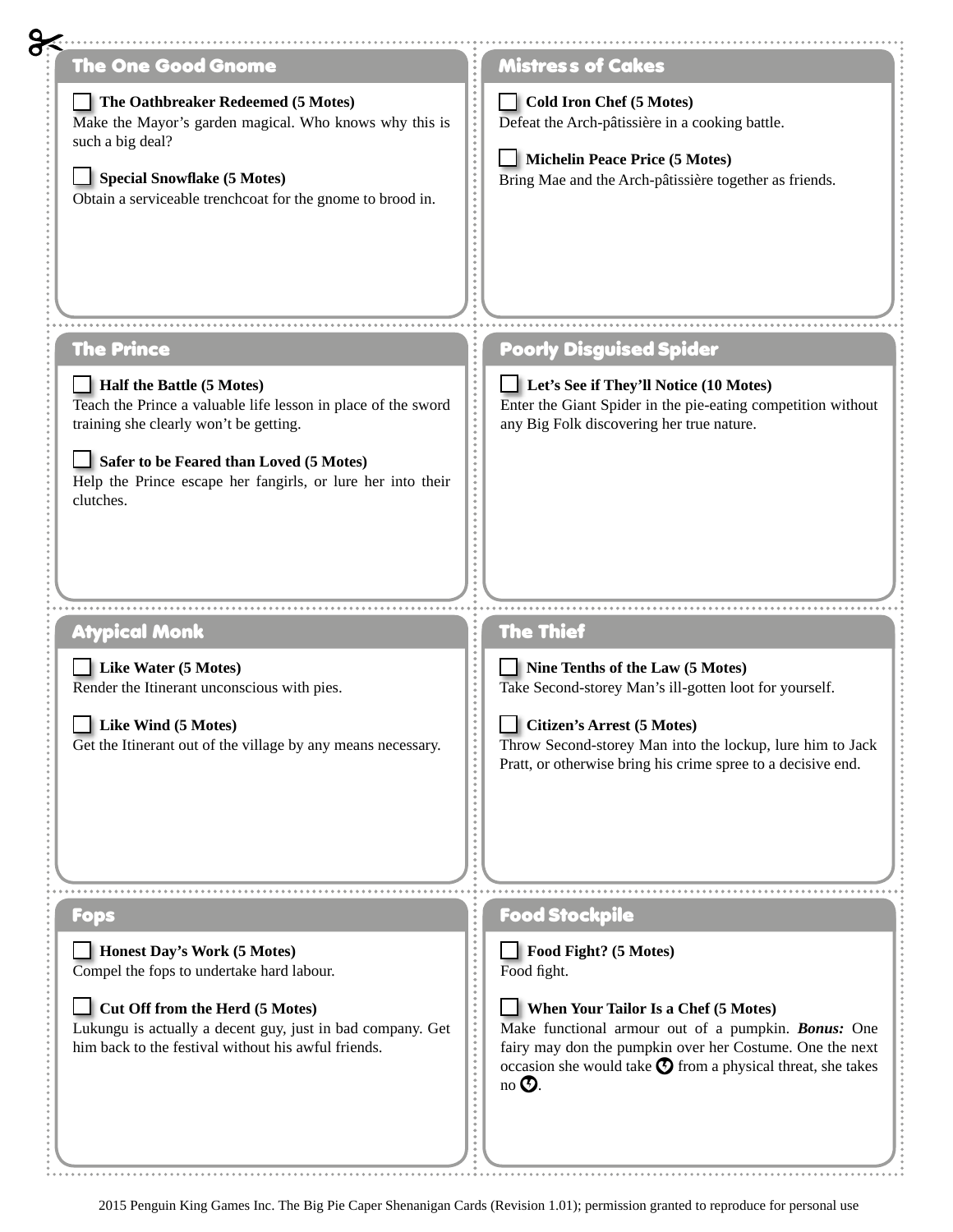| Pie Decoration Table<br>Do Your Best! (Max. 5 Motes)<br>Decorate pies with heartfelt, adorable messages of<br>encouragement. Gain 1 Mote per pie.<br>.<br>$\Box$ Meta-sabotage (5 Motes)<br>Alter pies decorated by others to horrify and discourage the<br>contestants.                                   | <b>The Babysitters</b><br>Off with the Fairies (5 Motes)<br>Hyperstimulate the children and set them loose.<br>The Sport of Queens (5 Motes)<br>Ride human children like ponies.                                                                                                                  |
|------------------------------------------------------------------------------------------------------------------------------------------------------------------------------------------------------------------------------------------------------------------------------------------------------------|---------------------------------------------------------------------------------------------------------------------------------------------------------------------------------------------------------------------------------------------------------------------------------------------------|
| <b>Beer Cart Pulling In</b><br>The Great Cart Robbery (5 Motes)<br>Secure the beer for faekind (all of it).<br>This Is a Terrible Idea (5 Motes)<br>Get the carthorse drunk. Note: Horses can really hold their<br>liquor.                                                                                 | <b>The Squire's Speech</b><br><b>Post-traumatic Stage Fright (5 Motes)</b><br>Make sure the Squire never wants to give a speech again.<br>$\Box$ In the Name of the Queen (5 Motes)<br>Filch the Squire's signet ring and make some ridiculous<br>proclaimation leveraging its dubious authority. |
| <b>Meddling in the Affairs of Wizards</b><br>$\blacksquare$ We Have No Idea What's Good for Us (5 Motes)<br>Conduct a weird fairy ritual over the sleeping Wizard for<br>laughs. <b>Bonus:</b> Each fairy gains 3 $\odot$ but takes 2d6 $\odot$ from<br>meddling with powers they really don't understand. | <b>Hat Sale</b><br><b>Combo Deal (Max. 5 Motes)</b><br>The Hatter is already offering a Pork Pie Hat with free pork<br>pie; create more thematic hat plus pie deals to help her                                                                                                                   |
| $\Box$ +5 Thingy of Shininess (5 Motes)<br>"Find" an awesome magical item on the Wizard and survive<br>its activation.                                                                                                                                                                                     | festival trade. Gain 1 Mote per combination.<br><b>Publicity Stunt (5 Motes)</b><br>Design an "Offical Pie Festival Hat", have the Hatter make<br>them, and put one on each competitor.                                                                                                           |